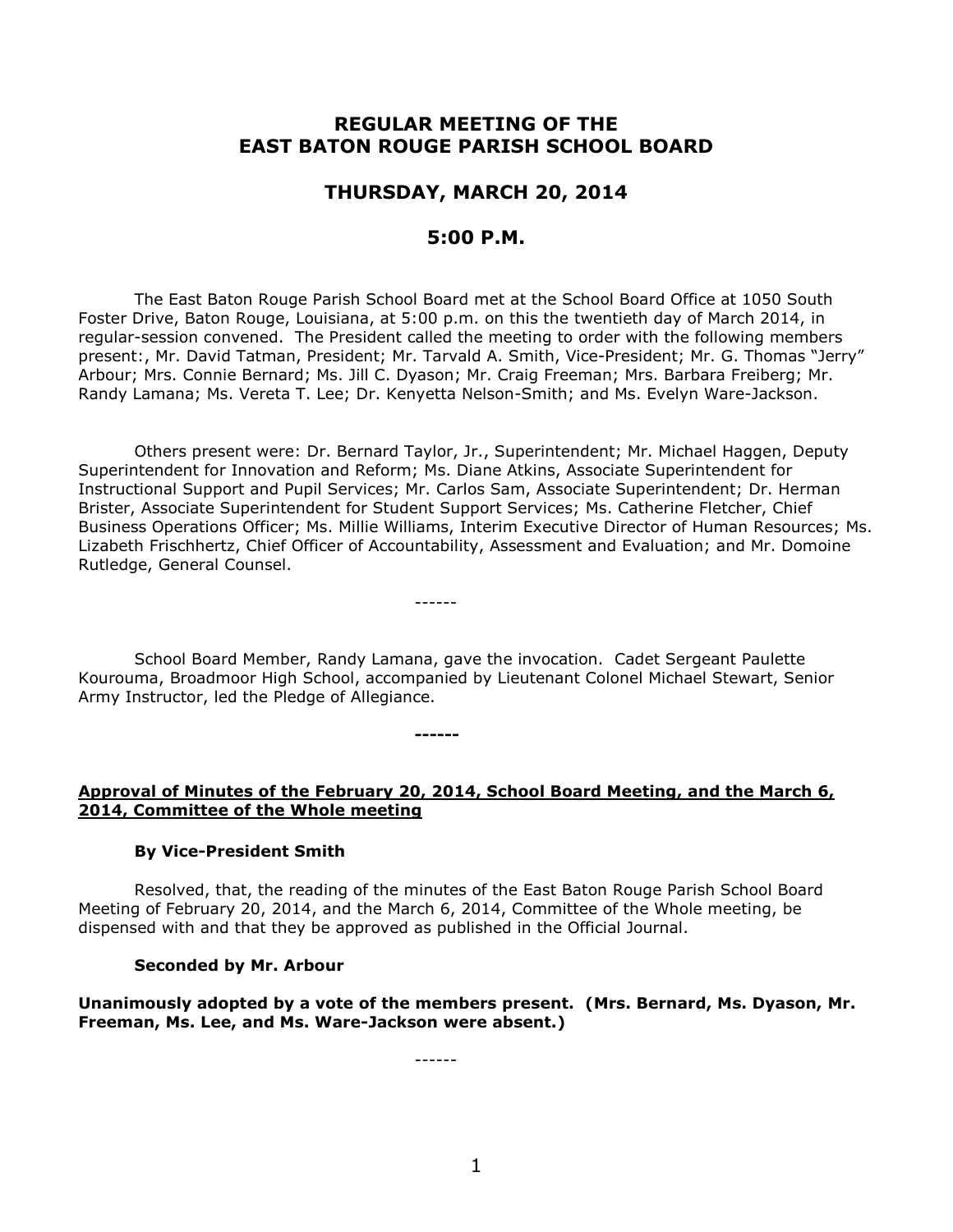### **Adoption of Resolution Proclaiming April 2014 as "Parliamentary Law Month"**

#### **By Mrs. Bernard**

Resolved, that, the East Baton Rouge Parish School Board does hereby adopt a resolution proclaiming the month of April 2014 as "Parliamentary Law Month." **(A copy of the Resolution has been marked "Official Copy" and placed in the files of the Board.)**

#### **Seconded by Mr. Lamana**

**Unanimously adopted by a vote of the members present. (Ms. Dyason was absent.)**

**------**

### **Adoption of Resolution Proclaiming April 2014 as "School Library Month" and April 13-19, 2014, as "National Library Week"**

#### **By Ms. Ware-Jackson**

Resolved, that, the East Baton Rouge Parish School Board does hereby adopt a resolution proclaiming April 2014 as "School Library Month" and April 13-19, 2014, as "National Library Week." **(A copy of the Resolution has been marked "Official Copy" and placed in the files of the Board.)**

**Seconded by Mrs. Freiberg**

**Unanimously adopted by a vote of all the members.**

## **Adoption of Resolution Proclaiming March 2014 as "Professional School Social Worker" Month**

**------**

#### **By Ms. Dyason**

Resolved, that, the East Baton Rouge Parish School Board does hereby adopt a resolution proclaiming March 2014 as "Professional School Social Worker" month. **(A copy of the Resolution has been marked "Official Copy" and placed in the files of the Board.)**

#### **Seconded by Mr. Lamana**

**Unanimously adopted by a vote of all the members.**

**------**

**Approval of Consent Agenda Items, Excluding Items #10 and #12**

**By Mr. Freeman**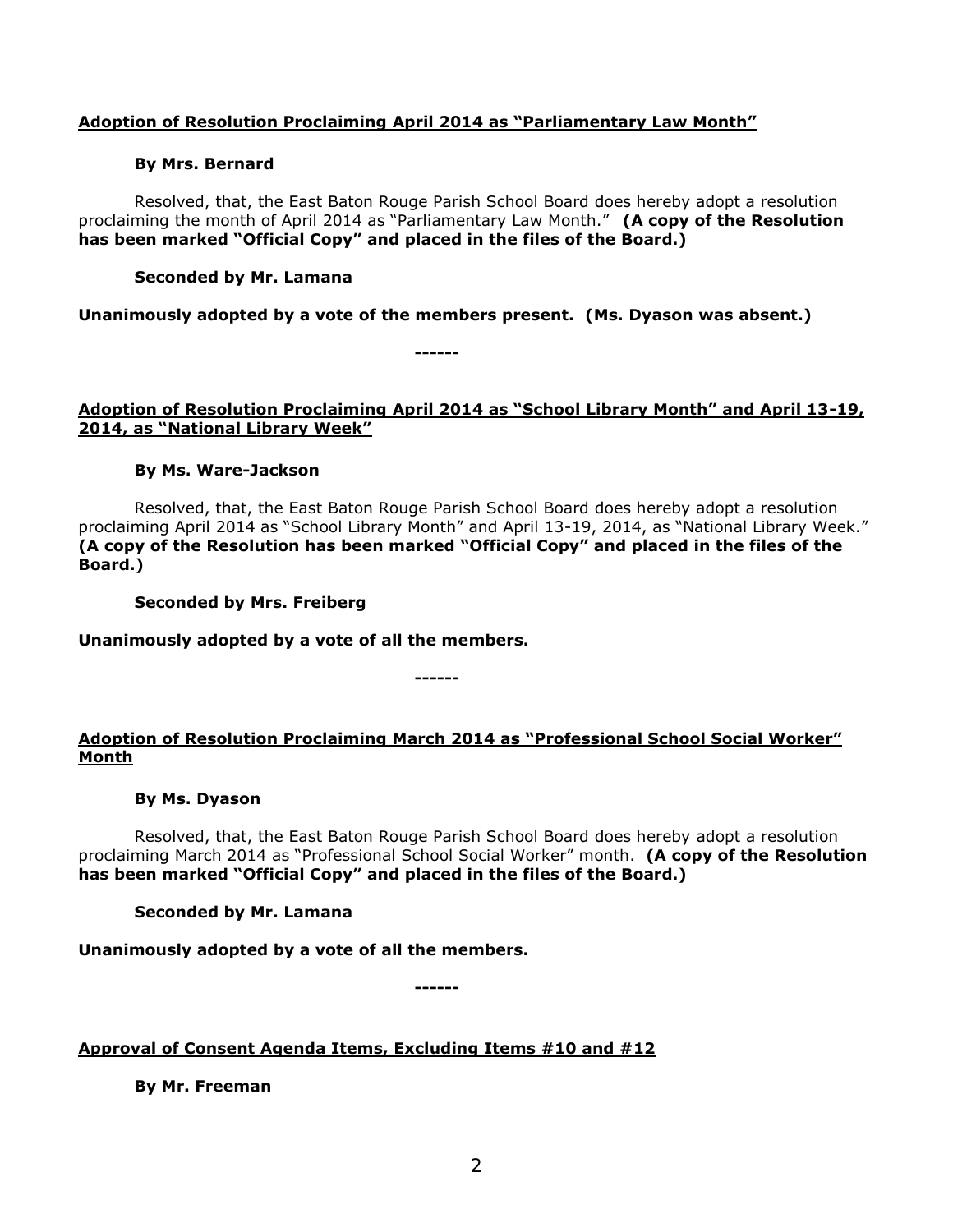Resolved, that, the East Baton Rouge Parish School Board does hereby approve the Consent Agenda items, excluding items #10 and #12.

### **Seconded by Mrs. Freiberg**

### **Unanimously adopted by a vote of the members present. (Mr. Arbour was absent.)**

**------**

*The following items were approved as part of the Consent Agenda:*

**------**

## **Items approved by the Committee of the Whole for recommendation to the Board:**

Approval of the 2014 Proposed East Baton Rouge Parish Prison Budget for Adult Education Services for the period of January 1, 2014, through December 31, 2014.

Approval of the recommendation of Mr. Domoine Rutledge, General Counsel, EBRPSB, in the matter of: Orinda Robertson, Individually and on behalf of the estate of Darron Robertson vs. East Baton Rouge Parish School Board d/b/a East Baton Rouge Parish School System; Suit No.: 542,151, Section 27; 19th JDC.

------

## *END OF CONSENT AGENDA ITEMS*

**------**

#### **Authorization to Negotiate with Vendors**

#### **By Vice-President Smith**

Resolved, that, the East Baton Rouge Parish School Board does hereby give authorization to allow staff to negotiate with vendors to obtain pricing for textbooks and resource selections as recommended.

#### **Seconded by Mr. Freeman**

#### **The vote on the motion was as follows:**

| <b>Yeas: (9)</b> | Mr. Arbour, Mrs. Bernard, Ms. Dyason, Mr. Freeman, Mrs.<br>Freiberg, Mr. Lamana, Vice-President Smith, President Tatman,<br>and Ms. Ware-Jackson |
|------------------|--------------------------------------------------------------------------------------------------------------------------------------------------|
| <b>Nays: (0)</b> | None                                                                                                                                             |
| Abstained: (2)   | Ms. Lee and Dr. Nelson-Smith                                                                                                                     |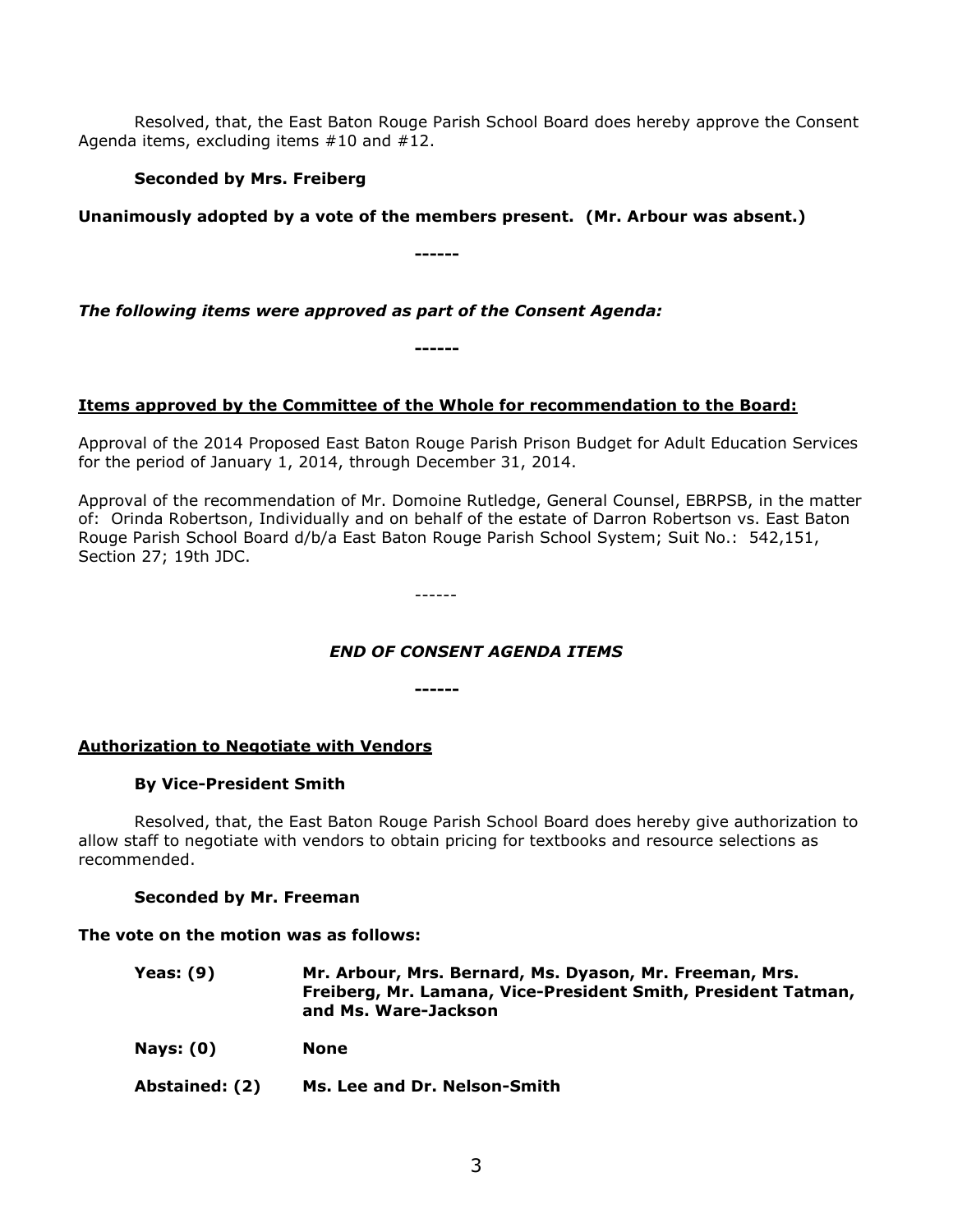**Absent: (0) None**

**The motion was declared adopted.**

**------**

### **Approval of Proposed 2014-2015 Academic School Year Calendar**

#### **By Mr. Lamana**

Resolved, that, the East Baton Rouge Parish School Board does hereby approve the proposed 2014-2015 Academic School Year Calendar, as amended.

#### **Seconded by Mrs. Bernard**

#### **Unanimously adopted by a vote of all the members.**

**------**

### **Approval to Renew a Contract**

#### **By Mr. Arbour**

Resolved, that, the East Baton Rouge Parish School Board does hereby give approval to renew the contract with Spradley and Spradley, Inc.

#### **Seconded by Vice-President Smith**

#### **The vote on the motion was as follows:**

- **Yeas: (9) Mr. Arbour, Mr. Freeman, Mrs. Freiberg, Mr. Lamana, Ms. Lee, Dr. Nelson-Smith, Vice-President Smith, President Tatman, and Ms. Ware-Jackson**
- **Nays: (1) Ms. Dyason**
- **Abstained: (0) None**
- **Absent: (1) Mrs. Bernard**

**The motion was declared adopted.**

**------**

### **Authorization for Superintendent, With Approval of Board Leadership, to Contract Professional Services Related to Development and Implementation of a Corrective Action Plan (CAP)**

**By Vice-President Smith**